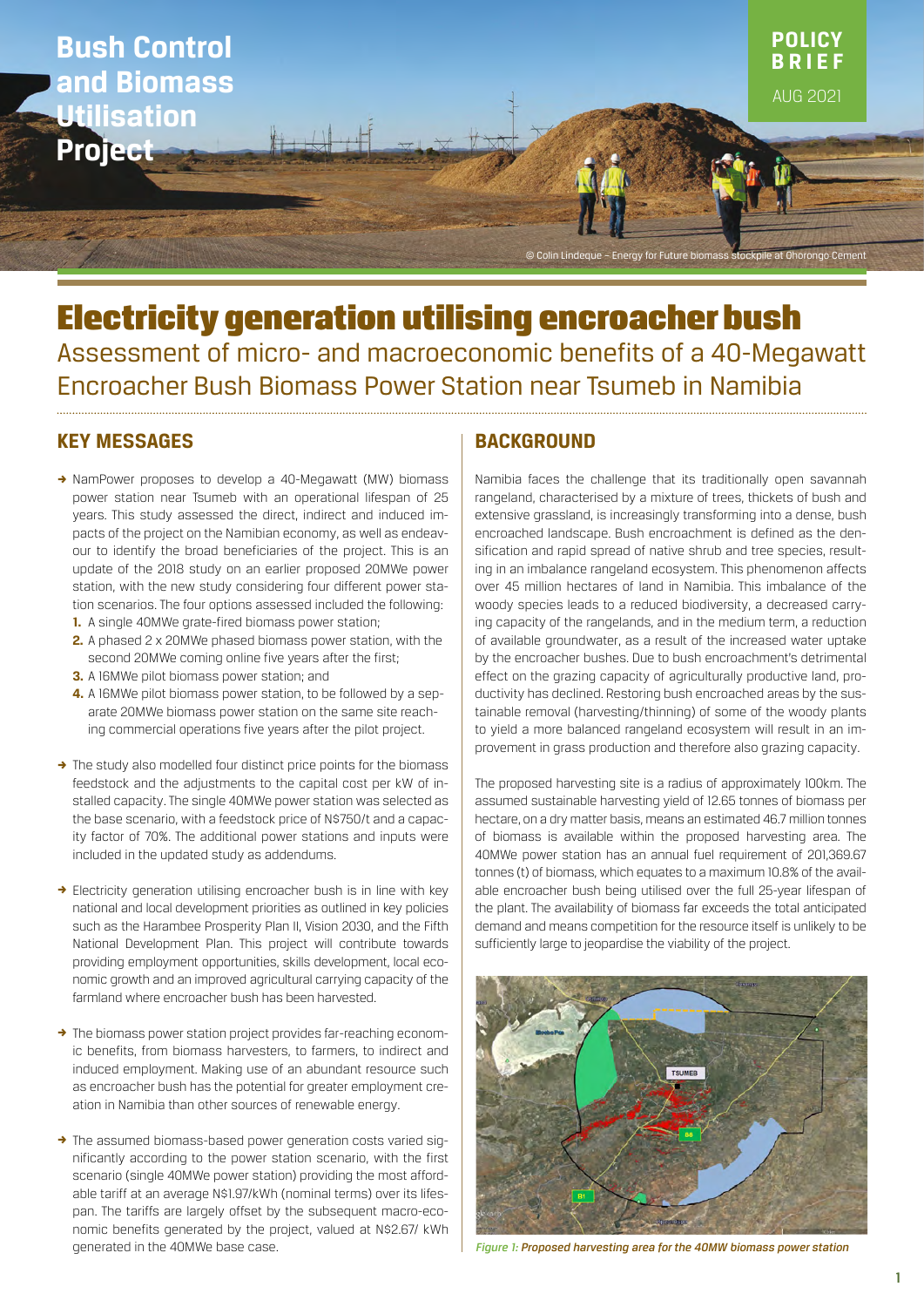The updated study modelled one harvesting method, namely the fully mechanised method. It was assumed that harvesters earn revenue solely from the price per tonne received for biomass delivered to the power station, which therefore plays a key factor in the commercial feasibility of harvesting projects. Unlike the previous study, this updated study did not include a bushthinning fee of N\$300/ha.

# **OBJECTIVES**

In June 2013, NamPower finalised a pre-feasibility study for a biomass power station. The pre-feasibility study assessed the technical, environmental, socio-economic and financial aspects of this project. It was recommended commercially proven combustion technologies be used for the conversion of biomass to heat energy for generating electricity.

In 2018, a micro- and macro-economic impact assessment of a proposed 20MWe encroacher bush biomass power station was completed. More recently, in December 2019 a greenhouse gas assessment of biomass utilisation in Namibia included a proposed 20MWe encroacher bush biomass power station and in October 2020 an environmental impact assessment for a proposed 40MW encroacher bush biomass power station was published.

It is against this background, that there is a need to update the existing macro-economic study completed for a 20MWe biomass power station to reflect the current market conditions and present the benefits should the project be implemented to an increased capacity of 40MWe or even in phases.

# **KEY FINDINGS**

#### Microeconomic benefits

The microeconomic section of the study focuses on the benefits to gross value addition (GDP) in the country, looking particularly at the impact on agricultural output, value addition from biomass harvesting, benefits accruing to the environment and ecosystem services and employment.

**P** Harvesting **P** Electricity **PCO<sub>2</sub> P** Groundwater **P** Agriculture **P** Direct Wages N\$ Millions N\$/kWh 6,000 .....  $5.000 -$ 4,000 3,000 2,000 1,000 0

#### *NPV of Microeconomic Benefits — N\$ Millions NPV of Microeconomic Benefits — N\$/kWh*

The overall positive microeconomic impacts of the proposed power-plant are as a result of employment creation, salaries and wages, agricultural benefits from livestock production, improved groundwater recharge, reduced CO<sub>2</sub> emissions and the value addition derived from biomass harvesting. At a price of N\$750/t, the base scenario generates a total microeconomic benefit of N\$4.97 billion, or N\$0.81/ kWh, over the project lifetime in 2020 (inflation adjusted) value terms. These values represent the direct, indirect and induced additional gross value addition activities (GDP) that take place in the country because of the proposed power station and its up-and-downstream value chains.

#### Macroeconomic benefits

On the macroeconomic impact, it was noted that while the majority of the employment is generated at the micro level, the contribution to GDP by both personal and corporate income tax is heavily dependent on the price point and harvesting method. The profitability of harvesters is heavily dependent on the price point, but the harvesters remain profitable at the base N\$750/t. The construction of the power station will see the greatest short-term addition to GDP, while the operational phase provides a lower but longer-lived contribution. Depending on the year, and depending on the price paid for biomass, the power station will generate electricity worth between -0.05% and 0.21% of GDP per year. The impact on inflation is expected to be negligible, as the 40MWe power station produces approximately 7.2% of total energy sales, and electricity (and other fuels) make up less than 4% of the inflation basket. The balance of payment sees net positive effects, largely due to the import-substitution of electricity as well as contributions from cattle and beef exports (totalling N\$6.1 billion in today's terms).

The net present value of macroeconomic benefits (discounted at 5.5% p.a.) totals NAD16.4 billion, or NAD2.68/kWh.

The larger scale of this 40MWe power plant vis-à-vis the 2018 study on a 20MWe power station result in a significantly larger macroeconomic benefit. However, there have been some adjustments to the assumptions and other inputs. As a reminder, the 2018 study estimated the NPV of macroeconomic benefits (in 2018 prices) at N\$4.97 billion, or N\$1.33/kWh, for the first scenario (more manual harvesting),

# 1.0 0.8 0.6 0.4 0.2 0

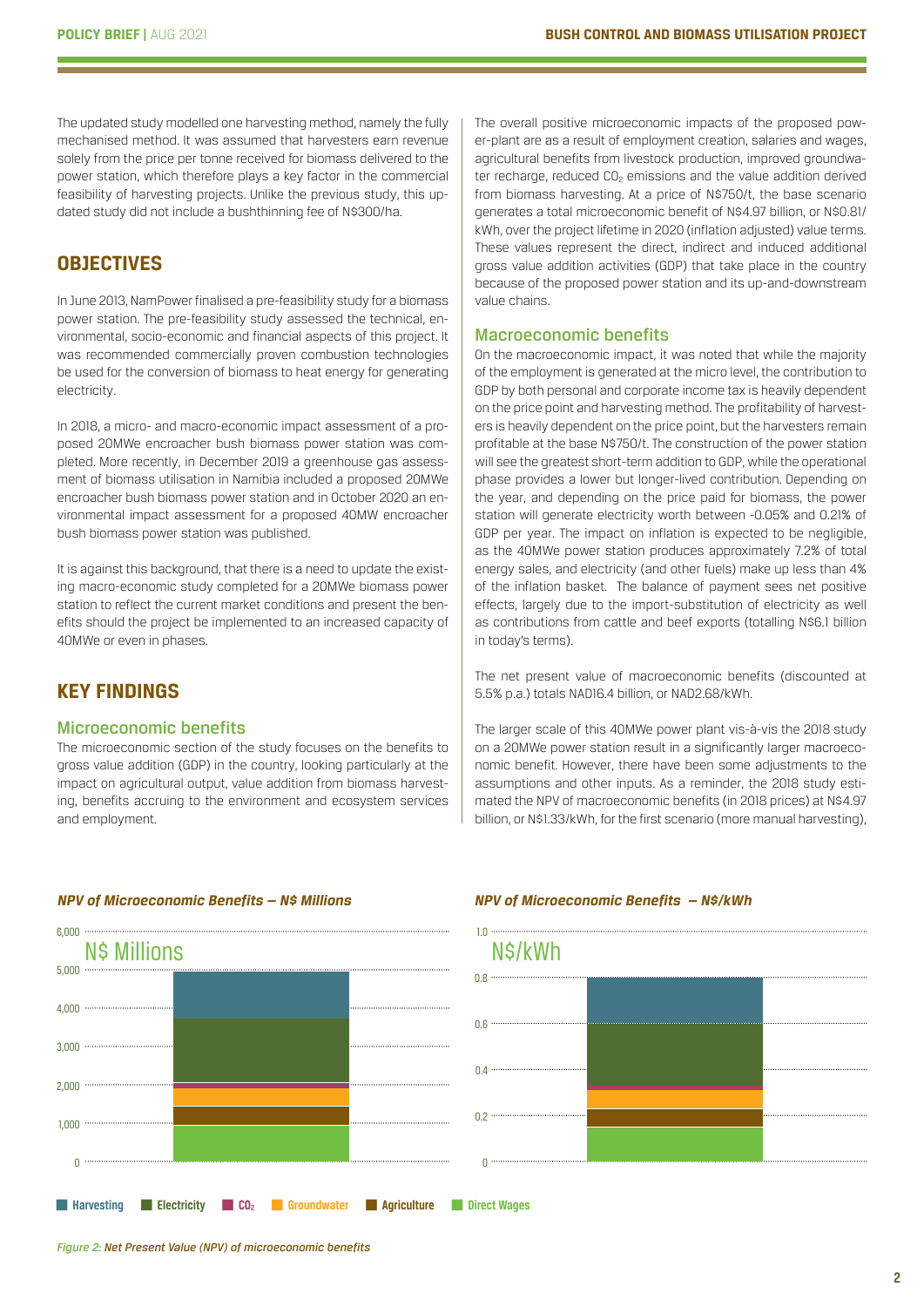#### *NPV of Macroeconomic Benefits — N\$ Millions NPV of Macroeconomic Benefits — N\$/kWh*





*Figure 3: Net Present Value of Macroeconomic Benefits* 

and at N\$4.76 billion, or N\$1.28/kWh, for the second scenario (mostly fully-mechanised harvesting).

Various alternative scenarios were also modelled and included as appendices. For the sake of brevity, the scenarios within the appendices are illustrated through charts and tables highlighting the core results and outputs given the changes to the underlying assumptions and inputs.

# **POLICY RECOMMENDATIONS**

It is recommended that the national policies that promote bush control towards rangeland restoration, such as the National Rangeland Strategy (2012), the Harambee Prosperity Plan II (2021) and the Fifth National Development Plan (NDP5, 2017), be operationalised through the utilisation of Namibia's encroacher bush resources for electricity generation. The key considerations to optimise the micro- and macroeconomic benefits from the 40MWe biomass power station include the harvesting methods utilised, the price paid for biomass, and the capacity factor of the power station. The N\$750/t price point is the most feasible of the assessed points for both the power station and harvesters and was therefore used as the base case. For the project going forward, it is recommended that a biomass pricing framework facilitates an offer in the region around N\$750/t to favour both harvesters and the power station.

# **ABOUT THIS POLICY BRIEF**

This brief is based on the extensive report Update of an existing Macroeconomic Impact Assessment for a Biomass Power Station in the Oshikoto region prepared by Cirrus for NamPower, Namibia Biomass Industry Group (N-BiG) and MEFT/GIZ – Bush Control and Biomass Utilisation Project.

The views expressed in this brief are not necessarily those of the funders.

For more information about the assessment and the findings, please contact:

Bush Control and Biomass Utilisation Project Johannes Laufs, Team Leader T +264 (0) 61 429 250 E johannes.laufs@giz.de